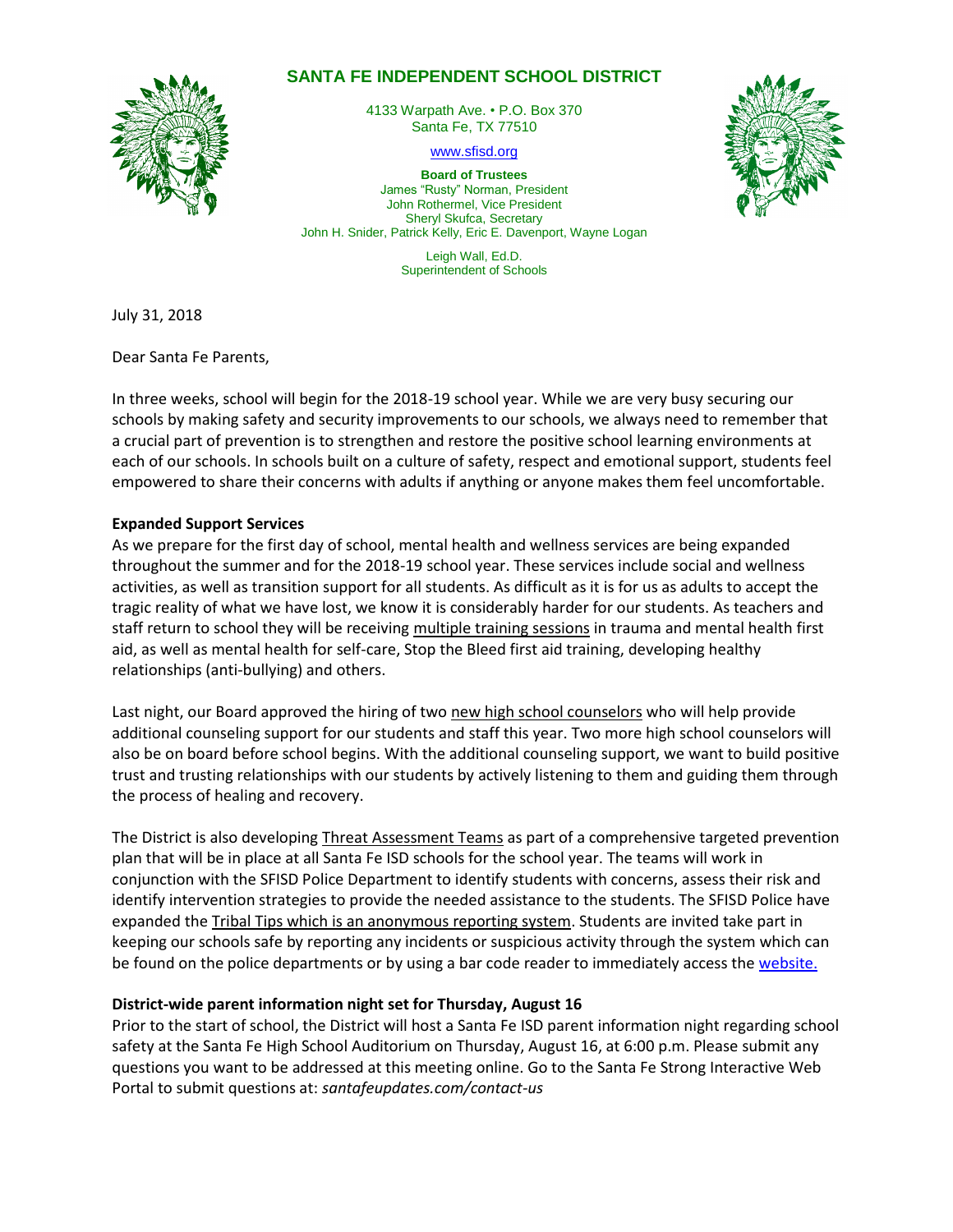#### **Be involved and continue to let us hear from you**

Many opportunities are available for parents to be involved with their children at one of our schools. At the parent information meeting on August 16, as well as upcoming Meet the Teacher Nights, parents and community members will have the opportunity to sign up to volunteer at one of our schools. Volunteer opportunities include:

- The PTO (Parent Teacher Organization) of Santa Fe is a 501 (c) 3 nonprofit organization at the elementary level that provides financial, as well as volunteer support to the students and staff at Roy J. Wollam Elementary and Dan J. Kubacak Elementary Schools.
- At the junior high and high school levels, parents and community members are encouraged to participate in the Santa Fe Texas Education Foundation and the [Parents on Patrol](https://tx02215329.schoolwires.net/Page/294) program. And, many parents also volunteer in FFA, fine arts and athletic booster club programs as well.
- Volunteer to serve on a parent involvement committee or campus improvement committee at one of our campuses, or volunteer for the district parent involvement committee or a district education improvement committee.
- Parents on Patrol (POPS): Through the SFISD Police Department, parents can sign up to volunteer their time to assist school district police officers at the campus level. Interested parents are encouraged to obtain campus volunteer applications from th[e SFISD Police](https://www.sfisd.org/Page/294)  [Department webpage.](https://www.sfisd.org/Page/294) For additional information concerning this program or any other safety and security initiative, please email the SFISD Police Department at [police@sfisd.org](mailto:police@sfisd.org) or call (409) 927-3310. The 2018-19 Orientation Dates are Tuesday, August 14, from 9:00 a.m. to 12:00 pm and Thursday, August 16 from 9:00 a.m. to 12:00 p.m.

With the exception of POPS, to sign up as a volunteer, parents and community members can also go to the Santa Fe ISD homepage at *www.sfisd.org*.

The work of the Santa Fe Strong Safety and Security Committee has been very important in determining the community priorities for improving safety and security in the District's schools. We worked for several weeks to initially establish the Committee and for the Committee to meet to determine priorities that were brought to the Board as recommendations. The Committee is continuing to meet in subcommittees to address safety and security priorities for the 2018-19 school year and will bring any recommendation forward for consideration throughout the year.

Building a culture of safety, trust and emotional support for students and staff is a high priority for Santa Fe ISD. Campus visits, parent meetings and communications, and other district-wide meetings are planned over the next three weeks. The campuses are in the process of communicating directly with parents to let them know about important safety information and changes for the 2018-19 school year. We will be sending a **communication preferences survey** to parents after school starts to learn the best ways to improve District and campus communications.

#### **Metal detectors and other donations**

On July 18, representatives from Garrett Metal Detectors along with Chief Braun, Assistant Chief Gary Forward, Bob Atkins and his team walked all four schools to designate the placement of donated metal detectors. Campus administrators were also present during the site visits. The Security Assessment team determined the count and placement of the metal detectors, the flow of students entering the buildings, and the rate in which each detector could scan the students or adults entering the schools. To that end, Garrett recommended a total of nine metal detectors at the high school, six metal detectors at the junior high, and two metal detectors (a total of four) at both Roy J. Wollam Elementary and Dan J. Kubacak Elementary Schools.